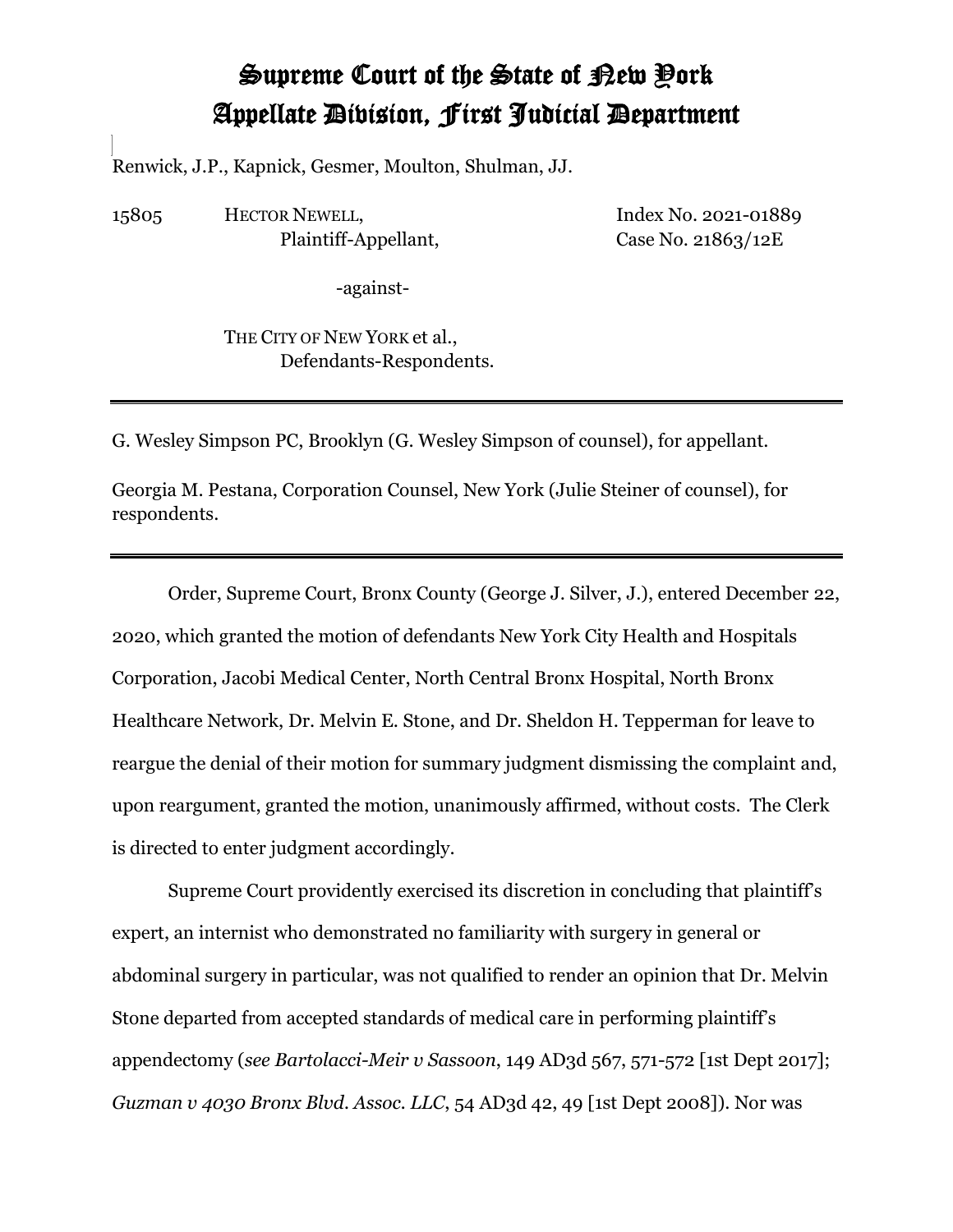plaintiff's expert qualified to opine on whether defendants' disclosures of the risks inherent in the procedure were "qualitatively inadequate" (*see Gardner v Wider*, 32 AD3d 728, 730 [1st Dept 2006]). In any event, the expert's contention that Dr. Stone allowed the cecum to dry out is speculative, and the expert's contention that the bowel became kinked during surgery is conclusory and unsupported by the evidence.

Plaintiff's affidavit stating that he was never informed of the risks of the appendectomy or later surgery is insufficient to raise an issue of fact with regard to the claim alleging lack of informed consent. Even accepting plaintiff's contention as true, his expert, as already noted, was not qualified to establish that defendants failed to disclose qualitatively adequate information about the risks of surgery, and an expert opinion on that issue is required for a viable informed consent claim (*see id.*). What is more, plaintiff failed to demonstrate, as required for an informed consent claim, that a reasonably prudent person, fully informed, would not have undergone the procedure (Public Health Law § 2805-d[3]; *see Rodriguez v New York City Health & Hosps. Corp.*, 50 AD3d 464, 465 [1st Dept 2008]).

Dismissal of the complaint against Dr. Sheldon H. Tepperman was warranted for the independent reason that he was not involved in the surgery. We decline to consider plaintiff's further claim, which was previously dismissed in a prior order and not properly raised on this appeal, that a small bowel obstruction was misdiagnosed as appendicitis.

The alleged inconsistencies and omissions in plaintiff's medical chart are insufficient to raise an issue of fact precluding summary judgment, as they either go to his previously dismissed claim that appendicitis was misdiagnosed, or are irrelevant to

2